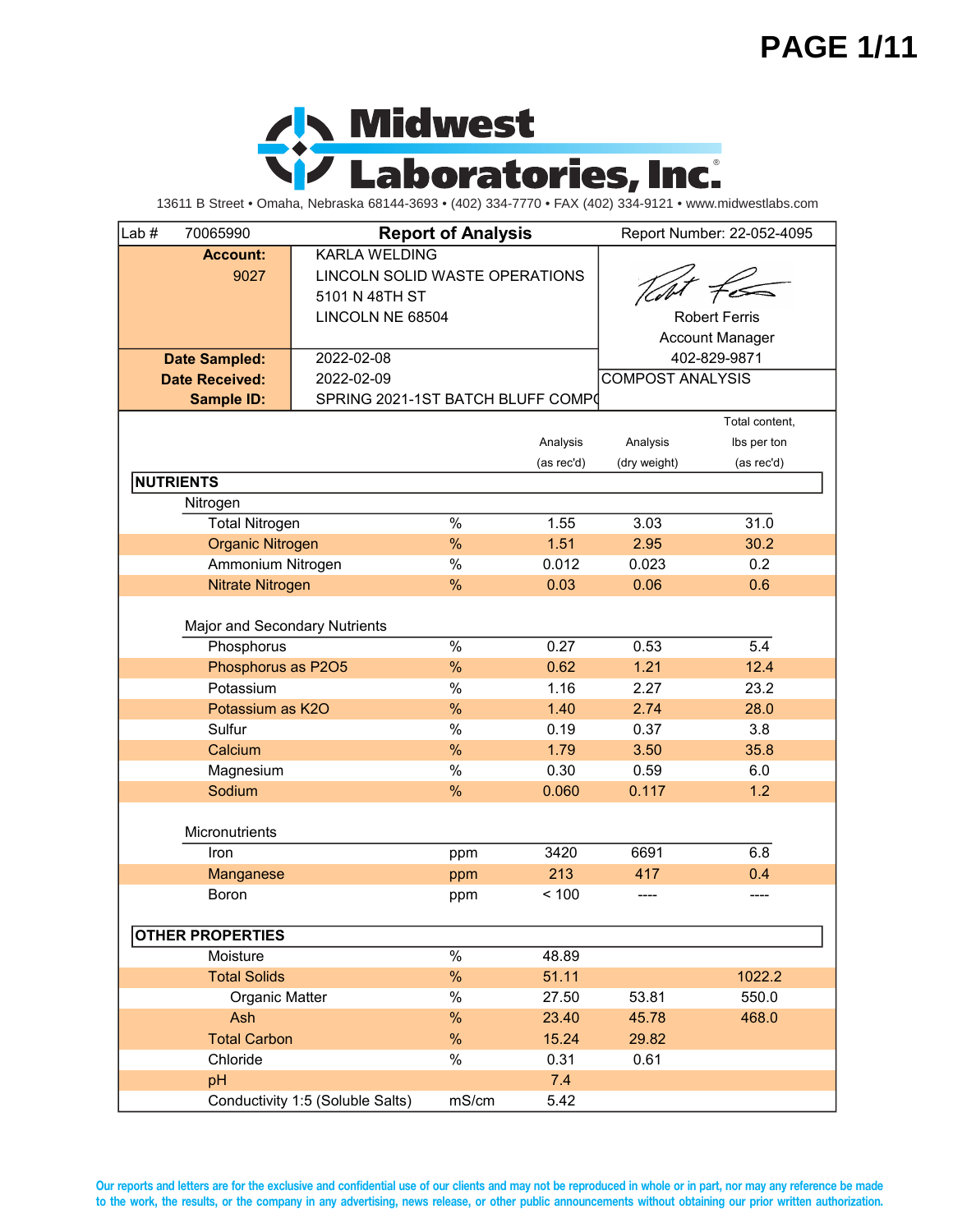

13611 B Street • Omaha, Nebraska 68144-3693 • (402) 334-7770 • FAX (402) 334-9121 • www.midwestlabs.com

| Lab $#$                 | 70065990                                             | <b>Biological &amp; Physical Properties</b> |                                  |              |                                   | Report Number: 22-052-4095           |                                   |  |  |
|-------------------------|------------------------------------------------------|---------------------------------------------|----------------------------------|--------------|-----------------------------------|--------------------------------------|-----------------------------------|--|--|
|                         | <b>Account:</b>                                      |                                             | <b>KARLA WELDING</b>             |              |                                   |                                      |                                   |  |  |
|                         | 9027                                                 |                                             | LINCOLN SOLID WASTE OPERATIONS   |              |                                   |                                      |                                   |  |  |
|                         |                                                      |                                             | 5101 N 48TH ST                   |              |                                   |                                      |                                   |  |  |
|                         |                                                      |                                             | LINCOLN NE 68504                 |              |                                   | <b>Robert Ferris</b>                 |                                   |  |  |
|                         |                                                      |                                             |                                  |              |                                   | <b>Client Service Representative</b> |                                   |  |  |
|                         | <b>Date Sampled:</b>                                 | 2022-02-08                                  |                                  |              |                                   |                                      | 402-829-9871                      |  |  |
|                         | <b>Date Received:</b>                                | 2022-02-09                                  |                                  |              |                                   | <b>COMPOST ANALYSIS</b>              |                                   |  |  |
|                         | <b>Sample ID:</b>                                    |                                             | SPRING 2021-1ST BATCH BLUFF COMP |              |                                   |                                      |                                   |  |  |
|                         |                                                      |                                             | Analysis                         | Analysis     |                                   |                                      |                                   |  |  |
|                         |                                                      |                                             | (as rec'd)                       | (dry weight) | Units                             | <b>Detection Limit</b>               | Method                            |  |  |
|                         | <b>Biological Properties</b>                         |                                             |                                  |              |                                   |                                      |                                   |  |  |
|                         | Germination                                          |                                             | 90                               |              | $\overline{\frac{9}{6}}$          | $\mathbf{1}$                         | <b>TMECC 05.05A</b>               |  |  |
|                         | <b>Germination Vigor</b>                             |                                             | 100                              |              | $\frac{0}{0}$                     | $\mathbf{1}$                         | <b>TMECC 05.05A</b>               |  |  |
|                         | CO <sub>2</sub> OM Evolution                         |                                             | 0.14                             |              | mgCO <sub>2</sub> -C/gOM/day 0.01 |                                      | <b>TMECC 05.08B</b>               |  |  |
|                         | CO <sub>2</sub> Solids Evolution                     |                                             | 0.19                             |              | mgCO2-C/gTS/day 0.01              |                                      | <b>TMECC 05.08B</b>               |  |  |
|                         | <b>Fecal Coliform</b>                                |                                             |                                  | 544          | mpn/g                             | 0.2                                  | <b>EPA 1681</b>                   |  |  |
| Salmonella              |                                                      |                                             |                                  | < 0.26       | mpn/4g                            | 0.26                                 | <b>TMECC 07.02</b>                |  |  |
| <b>Stability Rating</b> |                                                      |                                             | <b>Stable</b>                    |              | N/A                               | N/A                                  | <b>TMECC 05.08B</b>               |  |  |
|                         |                                                      |                                             |                                  |              |                                   |                                      |                                   |  |  |
|                         | <b>Physical Properties</b>                           |                                             |                                  |              |                                   |                                      |                                   |  |  |
|                         | <b>Bulk Density (Loose)</b>                          |                                             | 1045<br>1348                     |              | Ibs/cu yard                       | $\overline{1}$<br>1                  | WT/VOL<br>WT/VOL                  |  |  |
|                         | <b>Bulk Density (Packed)</b><br><b>Film Plastics</b> |                                             |                                  |              | Ibs/cu yard<br>$\frac{0}{0}$      | 0.25                                 |                                   |  |  |
|                         |                                                      |                                             | n.d.<br>n.d.                     |              | %                                 | 0.25                                 | Microscopic                       |  |  |
|                         | <b>Glass Fragments</b><br><b>Hard Plastics</b>       |                                             |                                  |              | %                                 |                                      | Microscopic                       |  |  |
|                         |                                                      |                                             | n.d.<br>n.d.                     |              |                                   | 0.25                                 | Microscopic                       |  |  |
|                         | <b>Metal Fragment</b>                                |                                             |                                  |              | $\%$                              | 0.25                                 | Microscopic                       |  |  |
|                         | <b>Sharps</b>                                        |                                             | absent                           | 1.0          | <u></u>                           | $\overline{a}$<br>N/A                | Microscopic<br><b>TMECC Sieve</b> |  |  |
|                         | Max. Particle Length                                 |                                             |                                  |              | inches                            |                                      |                                   |  |  |
|                         | Sieve % Passing 3"                                   |                                             |                                  | 100          | $\frac{0}{0}$                     | 0.01                                 | <b>TMECC Sieve</b>                |  |  |
|                         | Sieve % Passing 2"                                   |                                             |                                  | 100          | %                                 | 0.01                                 | <b>TMECC Sieve</b>                |  |  |
|                         | Sieve % Passing 1.5"                                 |                                             |                                  | 100          | $\%$                              | 0.01                                 | <b>TMECC Sieve</b>                |  |  |
|                         | Sieve % Passing 1"                                   |                                             |                                  | 100          | %                                 | 0.01                                 | <b>TMECC Sieve</b>                |  |  |
|                         | Sieve % Passing 3/4"                                 |                                             |                                  | 100          | $\frac{0}{0}$                     | 0.01                                 | <b>TMECC Sieve</b>                |  |  |
|                         | Sieve % Passing 5/8"                                 |                                             |                                  | 100          | $\%$                              | 0.01                                 | <b>TMECC Sieve</b>                |  |  |
|                         | Sieve % Passing 3/8"                                 |                                             |                                  | 100          | %                                 | 0.01                                 | <b>TMECC Sieve</b>                |  |  |
|                         | Sieve % Passing 1/4"                                 |                                             |                                  | 97           | $\%$                              | 0.01                                 | <b>TMECC Sieve</b>                |  |  |

**Our reports and letters are for the exclusive and confidential use of our clients and may not be reproduced in whole or in part, nor may any reference be made to the work, the results, or the company in any advertising, news release, or other public announcements without obtaining our prior written authorization.**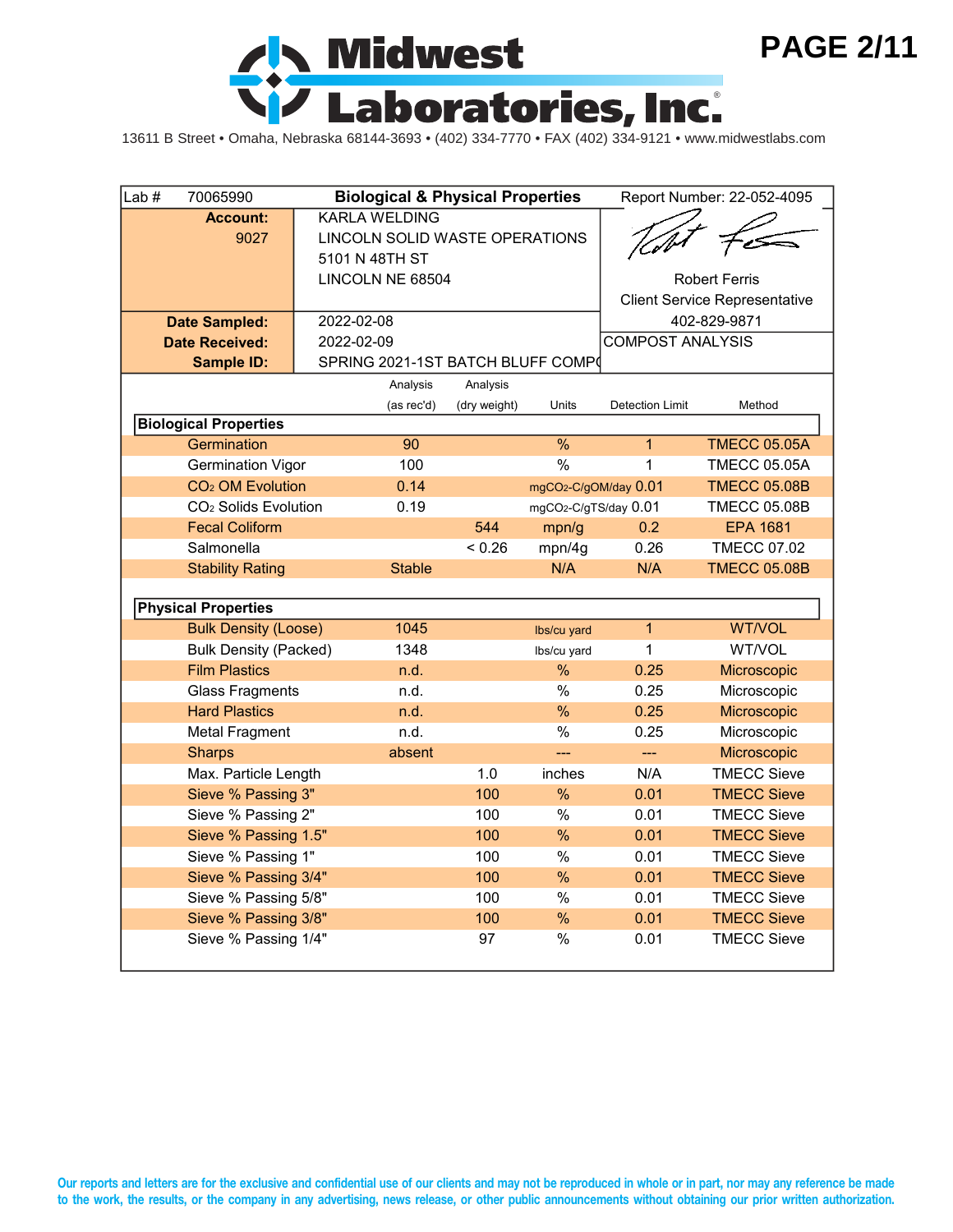| <b>Compost Results Interpretations</b> | <b>Report #:</b>      | 22-052-4095 |  |
|----------------------------------------|-----------------------|-------------|--|
| Page 1                                 | <b>DATE RECEIVED:</b> | 2022-02-09  |  |
|                                        |                       |             |  |
|                                        |                       |             |  |
| Organic Matter %                       |                       |             |  |

53.81 Dry Weight

27.50 As Received Greater than 20% indicates a desirable range for compost on a dry weight basis.

 Compost is a significant source of Organic Matter, which is an important supplier of carbon. Organic Matter improves soil and plant efficiency by improving soil physical properties, providing a source of energy to beneficial organisms, and enhancing the reservoir of soil nutrients.

| C/N Ratio |                                                                                                                                                                                                                                                                                                                                                                                                                                                                                          |
|-----------|------------------------------------------------------------------------------------------------------------------------------------------------------------------------------------------------------------------------------------------------------------------------------------------------------------------------------------------------------------------------------------------------------------------------------------------------------------------------------------------|
| 9.8:1     | 20-30 indicates an ideal range for the initial compost process.                                                                                                                                                                                                                                                                                                                                                                                                                          |
|           | 10-20 indicates an ideal range for a finished compost.                                                                                                                                                                                                                                                                                                                                                                                                                                   |
|           |                                                                                                                                                                                                                                                                                                                                                                                                                                                                                          |
|           | All organic matter is made up of substantial amounts of carbon with lesser amounts of nitrogen. The balance of these two<br>elements is called the Carbon/Nitrogen Ratio. For the best performance, the compost pile requires the correct proportion of<br>carbon for energy and nitrogen for protein production. If the C:N ratio is too high (excess carbon) decomposition slows<br>down. If the C:N ratio is too low (excess Nitrogen) the compost pile could be difficult to manage. |



48.89 <35% = Indicates overly dry compost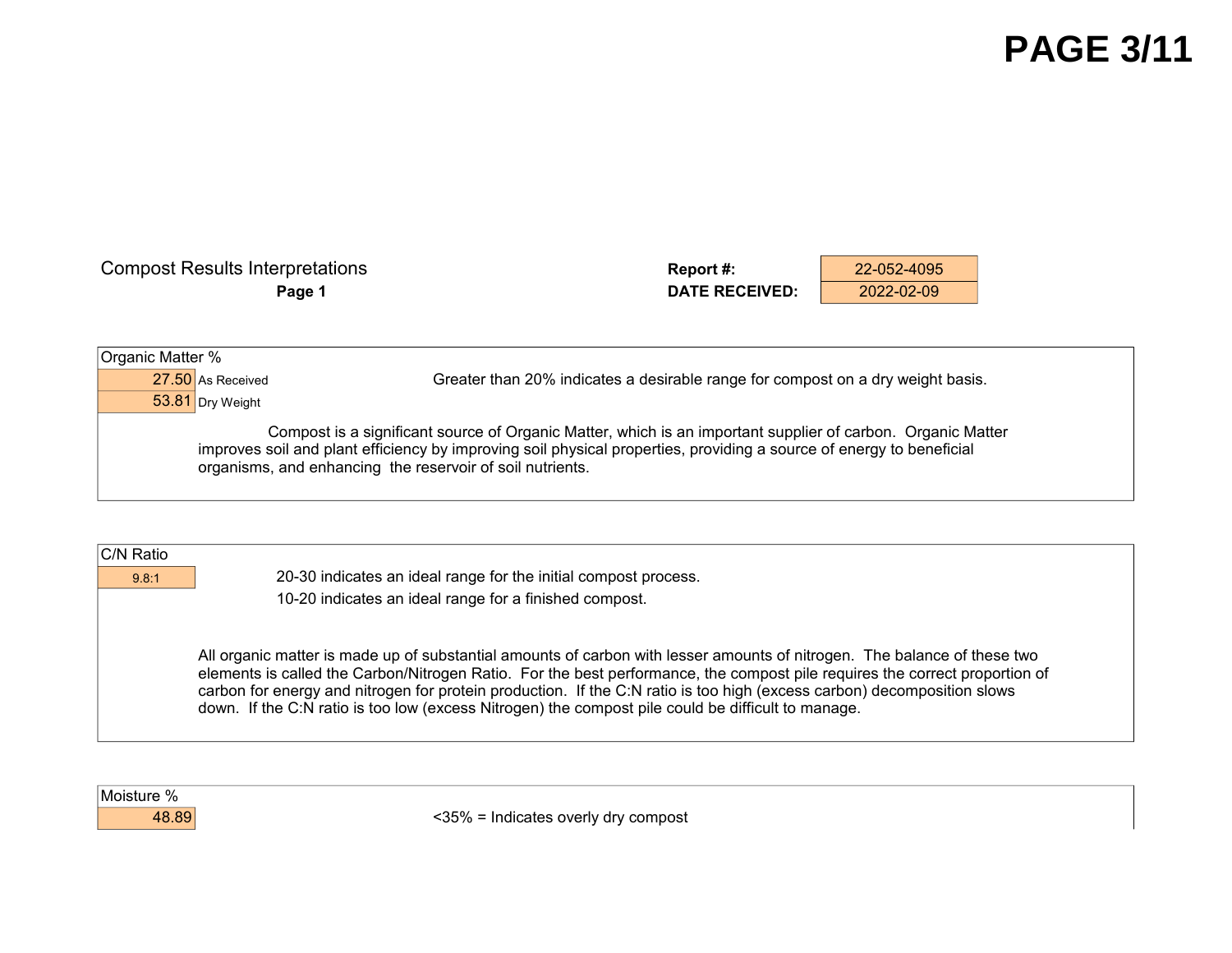### **PAGE 4/11**

>55% = Indicates overly wet compost

Moisture Percent is the measure of water present in the compost and expressed as a percentage of total weight. Moisture present affects handling and transport. Overly dry will be light and dusty while overly wet will be heavy and clumpy. A desirable moisture content of finished compost will range between 40 to 50%.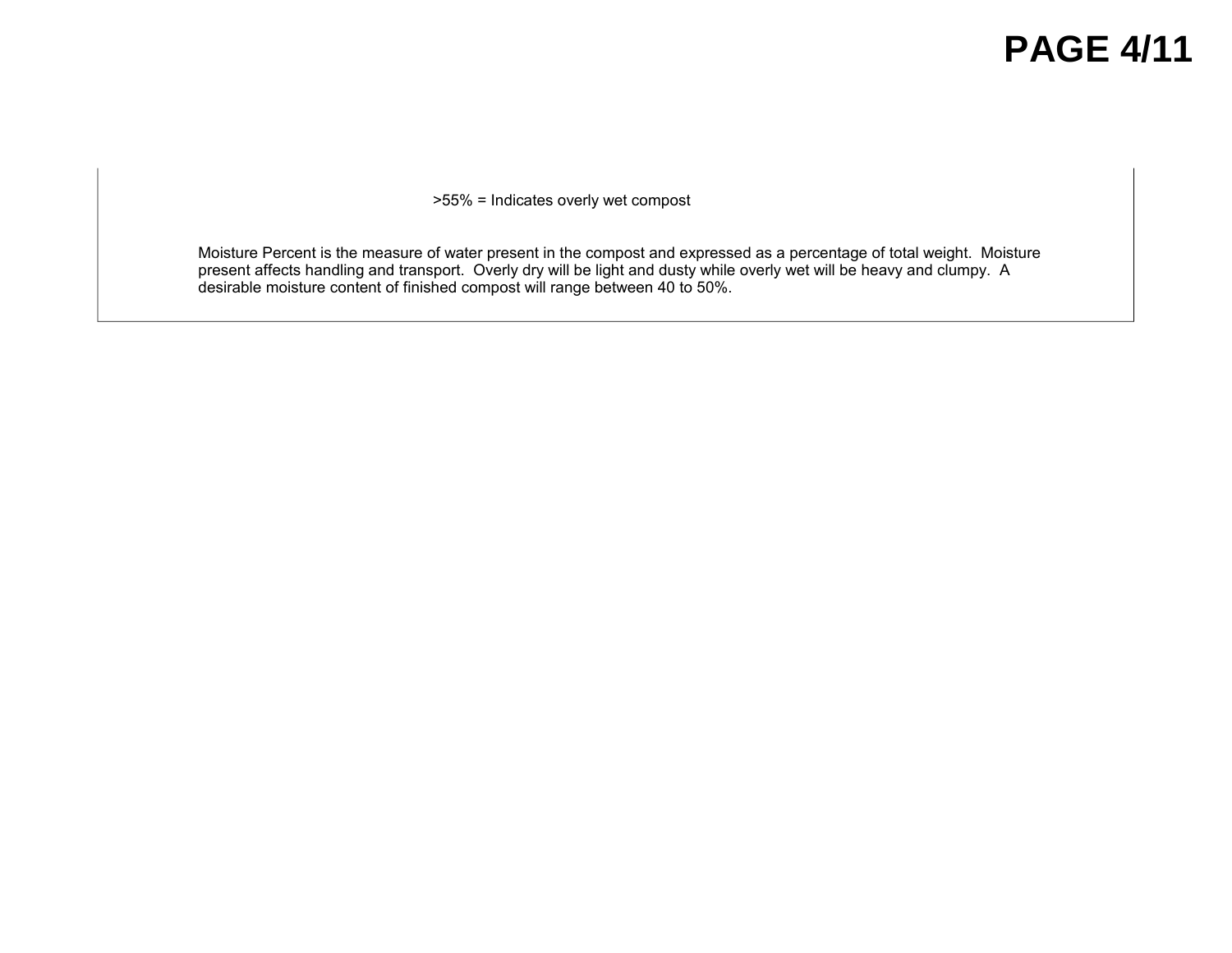## **PAGE 5/11**

| <b>Compost Results Interpretations</b>                                                                                                                                                                                                                      | Report #:             | 22-052-4095 |
|-------------------------------------------------------------------------------------------------------------------------------------------------------------------------------------------------------------------------------------------------------------|-----------------------|-------------|
| Page 2                                                                                                                                                                                                                                                      | <b>DATE RECEIVED:</b> | 2022-02-09  |
| Conductivity or Soluble Salts measures the conductance of electrical current in a liquid compost slurry. Excessive soluble salt<br>ontant in a compact can provent or delay sood germination and proper reat grouth. Conductivity apolysis is done on a 1.5 |                       |             |

content in a compost can prevent or delay seed germination and proper root growth. Conductivity analysis is done on a 1:5 basis.

| Conductivity 1:5          |                                                                             |
|---------------------------|-----------------------------------------------------------------------------|
| 5.4                       |                                                                             |
| <b>Conductivity Level</b> | Interpretation                                                              |
| Greater than 10           | Very High nutrient content. Use for Ag Applications                         |
| $5 - 10$                  | High nutrient content. Use for Ag Applications                              |
| $3 - 5$                   | Higher than desirable for salt sensitive plants, some loss of vigor         |
| $0.6 - 3$                 | Desirable range for most plants                                             |
| $0.3 - 0.6$               | Ideal range for greenhouse growth media                                     |
| $0.0 - 0.3$               | Very Low: Indicates very low nutrient status: plants may show deficiencies. |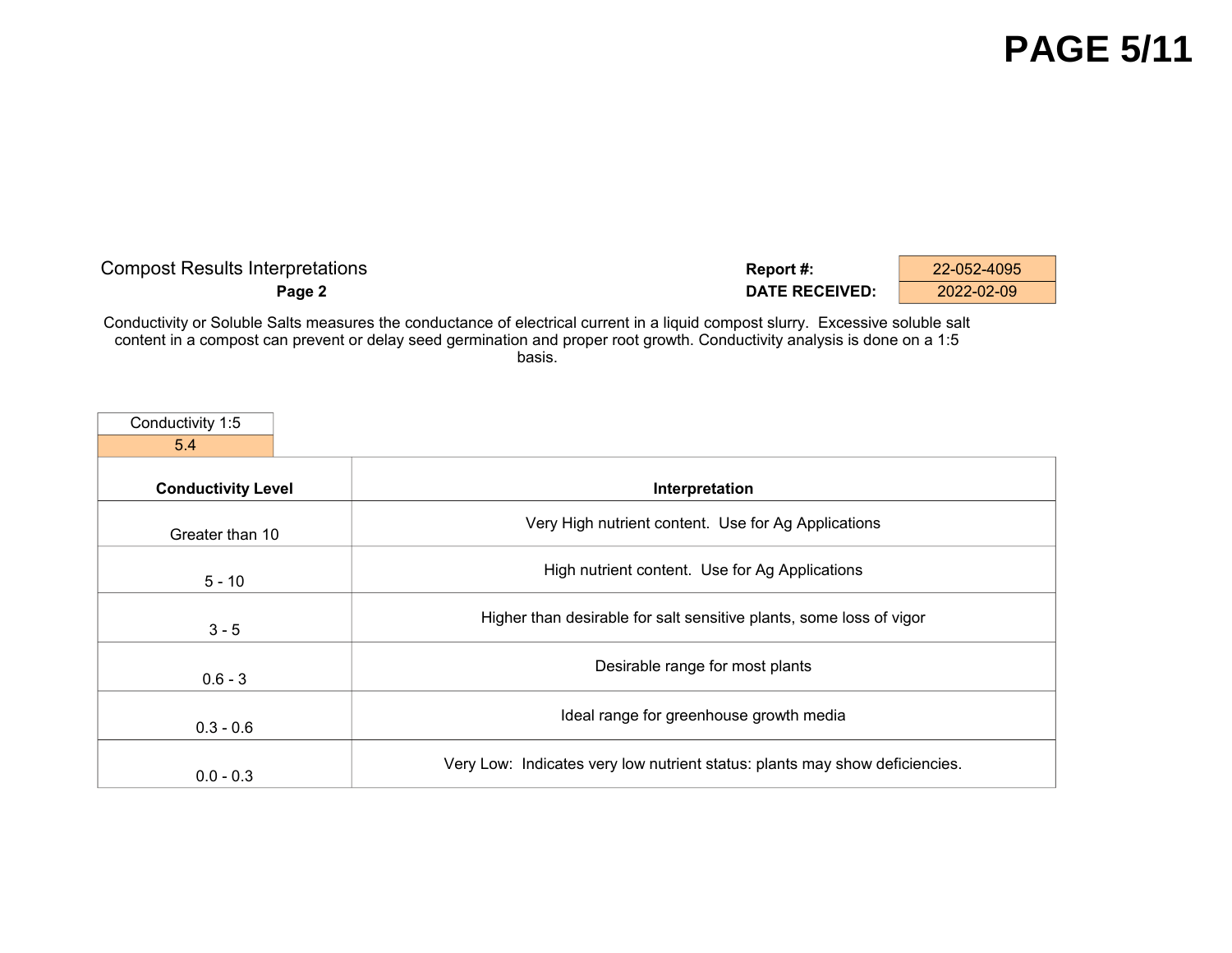## **PAGE 7/11**

| <b>Compost Results Interpretations</b> | Report#:<br>22-052-4095                                                                                                           |
|----------------------------------------|-----------------------------------------------------------------------------------------------------------------------------------|
| Page 3                                 | <b>DATE RECEIVED:</b><br>2022-02-09                                                                                               |
| pH Value                               |                                                                                                                                   |
| 7.4                                    | 0 to 14 scale with 6 to 8 as normal pH levels for compost                                                                         |
|                                        | A pH in the 6 to 8 pH range indicates a more mature compost                                                                       |
|                                        | pH measures the acidity or alkalinity of the compost, and is a measurement of the hydrogen ion activity of a soil or compost on a |
|                                        | logarithmic scale. The pH scale ranges from 0 to 14 and 7 indicates a neutral pH. Growing media with a higher pH or pH            |
|                                        | greater than 7 can benefit from a compost that has a more acidic pH or pH below 7. This type of application will possibly         |
|                                        | lower the soil pH making the soil more conducive to plants that thrive in a more acidic soil condition.                           |

| Nutrient Index (Ag Index)                                                                                                                   |                                                                                                                                                                                                                              |  |  |  |                                                                               |  |  |  |  |  |
|---------------------------------------------------------------------------------------------------------------------------------------------|------------------------------------------------------------------------------------------------------------------------------------------------------------------------------------------------------------------------------|--|--|--|-------------------------------------------------------------------------------|--|--|--|--|--|
| 9.6                                                                                                                                         |                                                                                                                                                                                                                              |  |  |  | The Nutrient Index normally runs between 1 and 10.                            |  |  |  |  |  |
| The Nutrient Index is obtained by dividing the total nutrients (N,P,K) by the amount of salt (Sodium and Chloride). The higher the Nutrient |                                                                                                                                                                                                                              |  |  |  | Index the less chance of having a toxic buildup of Sodium (salt) in the soil. |  |  |  |  |  |
|                                                                                                                                             | <b>AG INDEX CHART</b>                                                                                                                                                                                                        |  |  |  |                                                                               |  |  |  |  |  |
|                                                                                                                                             | use on soils with excellent drainage characteristics,<br>you may use on soils with poor drainage, poor water<br>for<br>salt<br>injury<br>quality, or high salts<br>good water quality and low salts<br>all soils<br>possible |  |  |  |                                                                               |  |  |  |  |  |
|                                                                                                                                             |                                                                                                                                                                                                                              |  |  |  |                                                                               |  |  |  |  |  |